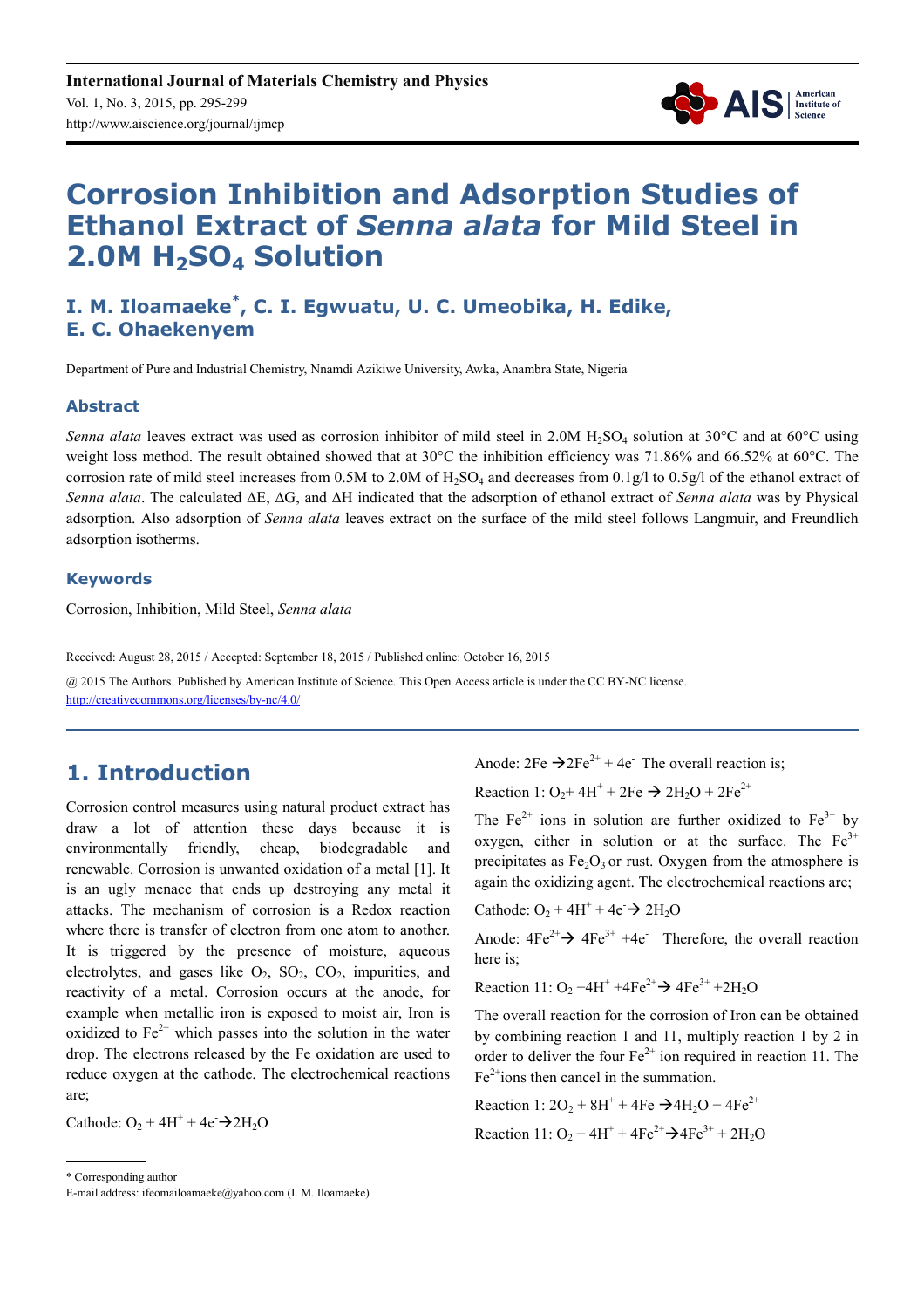### $3O_2 + 12H^+ + 4Fe \rightarrow 4Fe^{3+} + 6H_2O$

The six  $H_2O$  molecules can be viewed as  $12H^+$  and  $6O^2$  in which case, the  $12H^+$  on each side conceal finally,  $4Fe^{3+}$  +  $60<sup>2</sup>$  is equivalent to  $2Fe<sub>2</sub>O<sub>3</sub>$ , which allows us to write the common representation of the overall process of corrosion of iron as  $3O_2 + 4Fe \rightarrow 2Fe_2O_3$  [1]. There are four types of Corrosion control measures; Cathodic protection, Coating and Passivators, and inhibitors. But corrosion inhibitors have gained more popularity because of it cheapness, renewability and environmentally friendliness. These inhibitors are mainly organic products or natural products. Inhibitors acts by adsorbing on the surface of the reacting metal, thereby blocking the active sites of corrosion and restrict the rate of anodic or cathodic process or it may increase the electrode potential. Corrosion inhibition using plants extract has been studied by a lot of researchers, to mention but few in the long list include the following; *Cucurbitamaxima* [2], *Morinda tinctoria*[3], *Eupatorium Odoratus* [4], *Musa acuminata* [5], *Piper Nigrum L*. [6], *Xylopia ferrugiular* [7], *Citrus aurantifolia* [8], Curry leaf [9], *Pterocarpus soyauxi* [10], *Emilia sonchifolia* [11], *Vitex doniana* [12], *Chlomolaena odorata* [13] *Cocos nucifera* [14], *Jatropha curcas* [15]. The aim of this work is to investigate the action of *Senna alata* leave extract as corrosion inhibitor of mild steel in 2.0M tetraoxosulphate (vi) acid,  $(H_2SO_4)$  solution using Gravimetric techniques.

# **2. Experimental Method**

#### **2.1. Preparation of** *Senna alata* **Leaves Extract**

Leaves of *Senna alata (*SA) was air dried in a shade for 21 days and ground into powder. 450g of the powder was taken in 1000ml round bottom flask and enough quantity of ethanol was added as a solvent for extraction. The round bottom flask was covered with a stopper and left for 48hrs. It was filtered after 48hrs. Solvent was removed from the filtrate by concentrating the filtrate to about 10%. From this 0.1-0.5g/l concentration of the extract was made.

#### **2.2. Specimen Preparation**

Mild steel of thickness 1.4mm was obtained locally and was mechanically cut into rectangular shape of 4×4×0.14cm. A small hole was drilled at one end of the rectangular mild steel for easy hooking. The rectangular mild steels were degreased in absolute ethanol, dried in acetone and stored in a desiccator.

#### **2.3. Test Solution Preparation**

All the chemicals used were of Analytical grade. Solution was prepared by using double distilled water, and different

concentrations of  $0.5$ Mol/dm<sup>3</sup> – 2.0Mol/dm<sup>3</sup> of H<sub>2</sub>SO<sub>4</sub> were prepared.

#### **2.4. Gravimetric Method**

This experiment was carried out at temperatures 30°C and 60°C. The weighed mild steels of 4 x 4 x 0.144cm were inserted into 250ml beakers containing 200ml of different acid concentrations,  $0.5$ moldm<sup>-3</sup>-2.0moldm<sup>-3</sup> H<sub>2</sub>SO<sub>4</sub> with the help of a thread and were put in a thermostated water bath. The mild steels were removed each day i.e. at 24hr interval for 5days (120hrs). The mild steels were washed several times in 10% Na0H solution with bristle brush, rinsed with distill water and dried in acetone and then re-weighted. This experiment was repeated with various concentrations of inhibitor in 2.0moldm<sup>-3</sup>  $H_2SO_4$ . The differences in weight of the mild steels were taken as the weight loss which was used to compute the corrosion rate given by;

Corrosion rate (mpy) = 
$$
\frac{543x}{rAt}
$$
 (1)

Where x is weight loss (g), r is the density of specimen (gcm<sup>-3</sup>), A is surface area of the specimen  $(cm<sup>2</sup>)$  and t is the exposure time (days). The inhibition efficiency of SA was calculated using the expression:

$$
I\% = \left(\frac{X_0 - X_1}{X_0}\right) \times 100\tag{2}
$$

Where  $X_0$  and  $X_1$  are the weight loss of mild steel in the absence and presence of inhibitor in  $H_2SO_4$  medium at the same temperature. The degree of surface coverage  $(\theta)$  was also calculated using the equation: [16]

$$
\theta = \frac{x_0 - x_1}{x_0} \tag{3}
$$

# **3. Result and Discussion**

#### **3.1. Gravimetric Method**

The result of the gravimetric method was explained with a plot of weight loss of the mild steel with various concentrations of the inhibitor in  $2M H_2SO_4$  at different temperatures ie 30°C and 60°C against time in fig. 1 and 2. It can be inferred from the graph that the weight loss of the mild steel decreases as the concentration of the inhibitor increases when compared with the blank experiment. It was also observed that as the time increases from day 1 to day 5, the ethanol extract of *Senna alata* inhibited corrosion of the mild steel through decrease in the measurement of weight loss obtained at various days. The result equally showed that weight loss of the mild steel increases with an increase in temperature from 30°C to 60°C when compared with the blank experiment.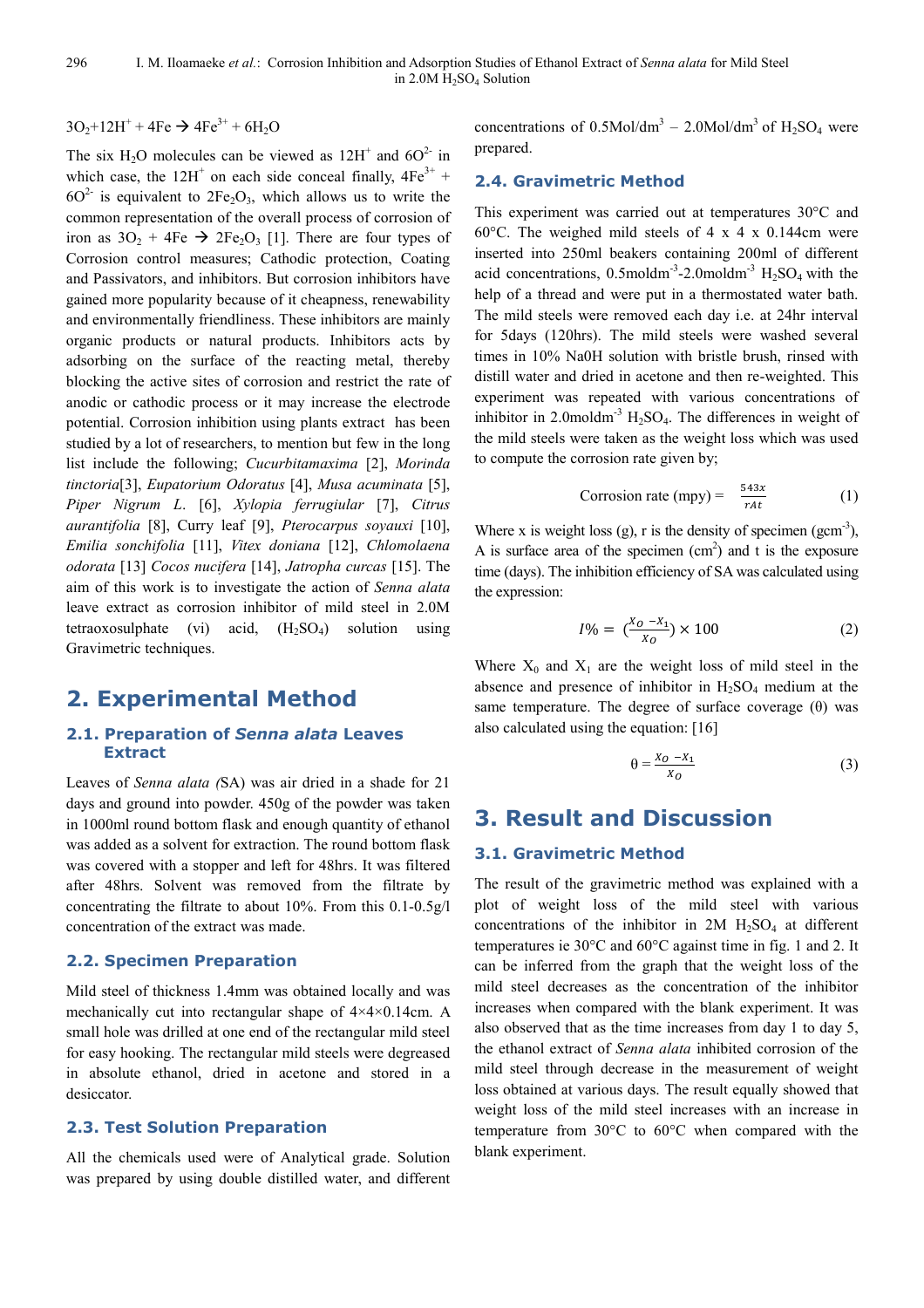

**Fig. 1.** Weight loss of mild steel against time in the various concentrations of ethanol extract of SA in  $2M H_2SO_4$  solution at 30°C.



**Fig. 2.** Weight loss of mild steel against time in the various concentrations of ethanol extract of SA in  $2M H_2SO_4$  solution at 60°C.

#### **3.2. Adsorption Study**

The result in table 1 revealed that inhibition efficiencies and degree of surface coverages increase with an increase in SA concentrations and decrease with temperature. Increase in inhibitor efficiencies and degree of surface coverages with decrease in temperature suggested physical adsorption mechanism. The mechanism of the adsorption is that *Senna alata* leaves extract blocked the discharge of hydrogen ion,  $H<sup>+</sup>$  and dissolution of the metal ion. Also the acid pickling, SA extract has polar groups like organic N, S, and OH which can attach itself to the metal surface thereby preventing further attack of the corrosion [17]. Furthermore, this study was subjected to various adsorption isotherms with the data obtained from weight loss. Langmuir and Freundlich adsorption isotherms fitted most and the result in fig 3 and 4.

Fig. 3, revealed Freundlich's adsorption isotherm of SA extract on the surface of the mild steel and is given by the equation 5 and 6 [18]

$$
\frac{x}{m} = k c^{1/n} \tag{4}
$$

$$
\text{Log } \frac{x}{m} = \log k + \frac{1}{n} \log c \tag{5}
$$

The fraction  $\frac{x}{m}$  in equation 5 has been found to be approximate to the inhibition efficiency of the inhibitor, k and n are constant. Slope is equal to  $\frac{1}{n}$  and intercept = l og k. Therefore, from equation 5, a plot of log inhibition efficiency (I%) versus log c produces a straight line that obeyed Freundlich adsorption isotherm. [19].

Assumption of Langmuir adsorption isotherm can be expressed by equation 6 [20]

$$
C/\theta = C + 1/k \tag{6}
$$

Where C is the concentration of the inhibitor in the electrolyte,  $\theta$  is the degree of surface coverage of the inhibitor and K is the equilibrium constant of adsorption. Taking logarithm of both sides of equation 6, equation 7 is obtained.

$$
\log C/\theta = \log C - \log k \tag{7}
$$

The plot of  $log(C/\theta)$  versus  $logC$  was made and the result obtained is as shown in fig.4, indicating that the adsorption of ethanol extract of SA obeyed Langmuir adsorption isotherm. Values of adsorption parameters deduced from Langmuir adsorption plot are shown in Table 3. The values of degree of linearity  $(R^2)$  were found to be close to unity indicating strong adherence of the adsorption of ethanol extract of SA to Freundlich and Langmuir adsorption isotherms.

**Table 1.** Shows the calculated inhibition efficiencies and degree of surface coverages for the inhibition of mild steel at different concentrations of SA in  $2.0M H<sub>2</sub>SO<sub>4</sub> medium.$ 

| <b>Concentration of</b><br>SA inhibitor in $g/I$ | <b>Inhibition efficiencies</b><br>$\frac{9}{6}$ at |                | Degree of surface<br>coverages $(\theta)$ at |                |
|--------------------------------------------------|----------------------------------------------------|----------------|----------------------------------------------|----------------|
|                                                  | $30^{\circ}$ C                                     | $60^{\circ}$ C | $30^{\circ}$ C                               | $60^{\circ}$ C |
| 0.1                                              | 63.09                                              | 38.21          | 0.6309                                       | 0.3821         |
| 0.2                                              | 63.85                                              | 41.23          | 0.6385                                       | 0.4123         |
| 0.3                                              | 65.54                                              | 56.70          | 0.6554                                       | 0.5670         |
| 0.4                                              | 70.35                                              | 63.40          | 0.7035                                       | 0.6340         |
| 0.5                                              | 71.86                                              | 66.52          | 0.7186                                       | 0.6652         |



**Fig. 3.** Freundlich Isotherm for the adsorption of ethanol extract of SA on the surface of the mild steel.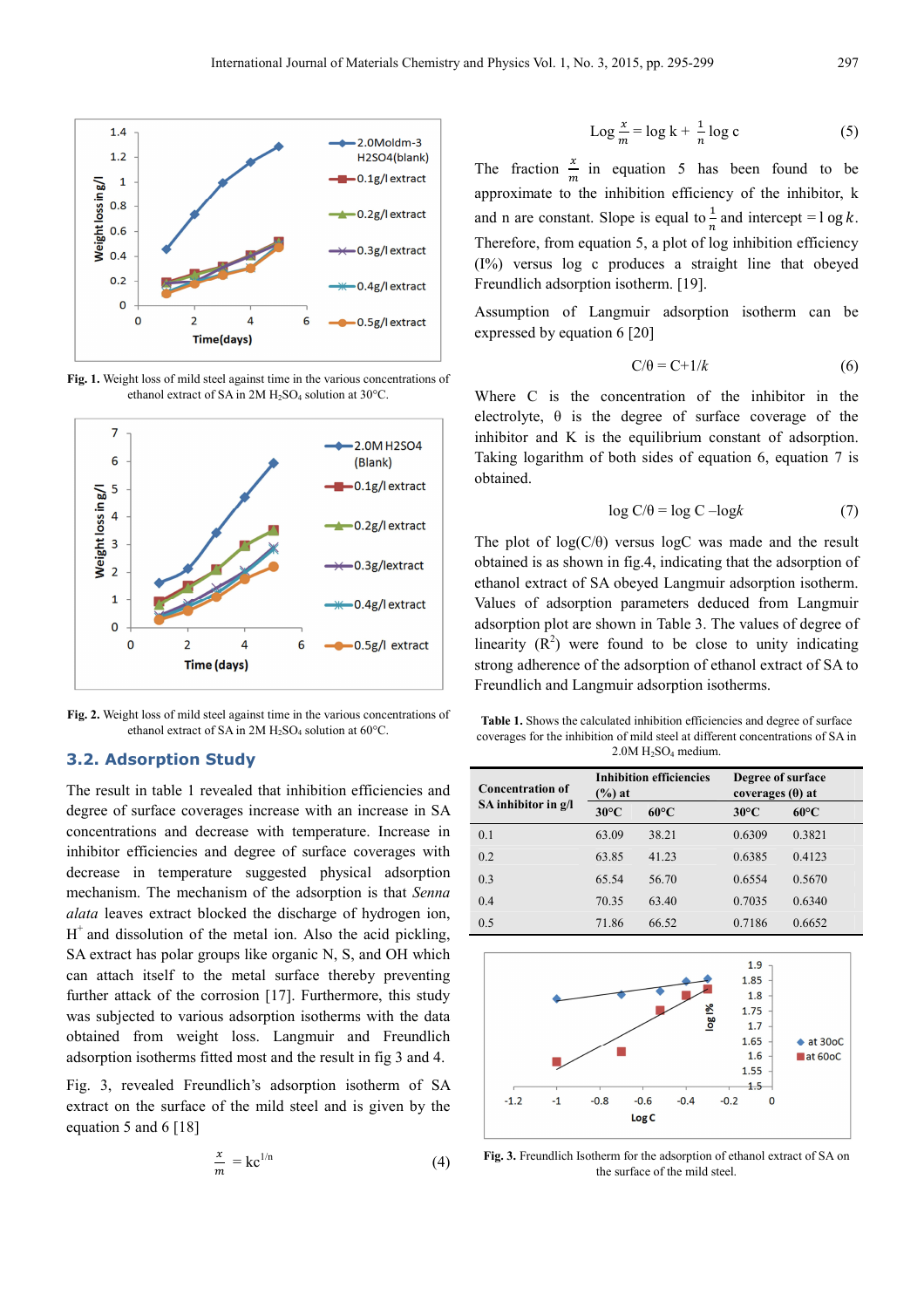

**Fig. 4.** Langmuir adsorption isotherm for the adsorption of the ethanol extract of *Senna alata* on the surface of the mild steel*.*

#### **3.3. Thermodynamics Studies**

The effect of temperature on the corrosion of mild steel at various concentration of SA was also calculated using Arrhenius equation 8

$$
CR = Aexp(-Ea/RT)
$$
 (8)

Where CR is the corrosion rate of mild steel, A is the Arrhenius or pre-exponential constant, Ea is the activation energy, R is the gas constant and T is the temperature. Assuming that corrosion rate of mild steel at temperature of 30°C (T<sub>1</sub>) and 60°C (T<sub>2</sub>) are CR<sub>1</sub> and CR<sub>2</sub>, then equation 8 can be transformed into logarithm function as expressed by equation 9

$$
\log \frac{CR_2}{CR_1} = \frac{Ea}{2.303R} \times \frac{1}{T_1} - \frac{1}{T_2}
$$
 (9)

Values of activation energy are presented in table 2, the values were found to decrease from -52.14KJ/mol to - 40.76kJ/mol with an increase in the concentration of ethanol extract of SA. This shows that ethanol extract of SA was physically adsorbed on the surface of the mild steel [21]. Table 2, also shows the result of the calculated heat of adsorption, ∆Hads of ethanol extract of SA on the surface of mild steel using equation 10 [22]

$$
\Delta H_{ads} = 2.303 R \left[ \log \left( \theta_2 / 1 - \theta_2 \right) - \log \left( \theta_1 / 1 - \theta_1 \right) \right] \times \left( T_2 T_1 / T_2 - T_1 \right) \tag{10}
$$

Where  $\theta_1$  and  $\theta_2$  are the degree of surface coverages at temperature T<sub>1</sub> and T<sub>2</sub> respectively. The values of  $\Delta H_{ads}$  were negative and ranged from  $-33.50$ KJmol<sup>-1</sup> to  $-7.019$ kJmol<sup>-1</sup> indicating that the adsorption of ethanol extract of SA is exothermic [23].The equilibrium constant of adsorption of ethanol extract of SA is related to the free energy of adsorption ( $\Delta G_{ads}$ ) according to the following equation.

$$
\Delta G_{ads} = -2.303 RT \log (55.5k) \tag{11}
$$

Where  $R$  is the gas constant,  $T$  is the temperature,  $k$  is the equilibrium constant of adsorption, 55.5 is the molar heat of adsorption of water. Values of k obtained from intercept of Langmuir and Freundlich isotherms were used to compute values of  $\Delta G_{ads}$  according to equation 11 and the result in table 3. From the result,  $\Delta G_{ads}$  values were found to be negative and less than the threshold value of  $-40$ KJmol<sup>-1</sup> required for chemical adsorption hence the adsorption of ethanol extract of *Senna alata* on the surface of mild steel is spontaneous and follows physical adsorption mechanism [24- 25].

**Table 2.** Calculated values of Activation energy and Heat of adsorption at various concentration of the inhibitor.

| <b>Concentration of</b><br>inhibitor in $g/I$ | Ea(KJ/mol) | $\Delta H_{ads}(kJ/mol)$ |
|-----------------------------------------------|------------|--------------------------|
| 0.1                                           | $-52.14$   | $-33.50$                 |
| 0.2                                           | $-51.32$   | $-25.82$                 |
| 0.3                                           | $-44.11$   | $-9.97$                  |
| 0.4                                           | $-43.66$   | $-8.80$                  |
| 0.5                                           | $-40.76$   | $-7.02$                  |

| <b>Table 3.</b> Langmuir and Freundlich adsorption isotherm parameters for |  |
|----------------------------------------------------------------------------|--|
| adsorption of ethanol extract of SA on the surface of the mild steel.      |  |

| <b>Temperature</b><br>$\rm ^{\circ} C$ ) | Log k      | <b>Slope</b> | $\Delta G$<br>$(kJmol-1)$ | $\mathbf{R}^2$ |
|------------------------------------------|------------|--------------|---------------------------|----------------|
|                                          | Freundlich |              |                           |                |
| 30                                       | 1.8787     | 0.0949       | $-11.71$                  | 0.8870         |
| 60                                       | 1.9370     | 0.3800       | $-12.95$                  | 0.9120         |
|                                          | Langmuir   |              |                           |                |
| 30                                       | $-0.1260$  | 0.9166       | $-4.902$                  | 0.9630         |
| 60                                       | $-0.0622$  | 0.6192       | $-3.432$                  | 0.9980         |

## **4. Conclusion**

SA extract showed inhibitive effect on corrosion of mild steel in acidic environment. Inhibition efficiencies increase with an increase in inhibitor concentrations. The adsorption of SA extract on the surface of the mild steel followed Langmuir and Freundlich adsorption isotherms. The mechanism of physical adsorption was confirmed from the calculated values of Ea,  $\Delta H_{ads}$ , and  $\Delta G_{ads}$ , obtained.

# **Acknowledgement**

The authors wish to appreciate Prof T. U. Onuegbu for her unalloyed support and contribution during the course this work.

### **References**

- [1] W. Wertz Denis (2000). Chemistry: A molecular science. Prantice Hall, North Carolina US: 243-245.
- [2] K. Anabarasi and V. G. Vasudha (2014).Mild steel Corrosion inhibition by *Cucurbita maxima* plant extract in hydrochloric acid solution. J. Environ. Nanotechnol., 3(1): 16-22.
- [3] K. Krishnaveni, J. Ravichandran and A. Selvaraj (2013). Effect of *Morinda Tinctoria* Leaves Extract on the Corrosion Inhibition of Mild Steel in Acid Medium. Acta Metall. Sin. (Engl. Lett.) 26(3): 321—327.